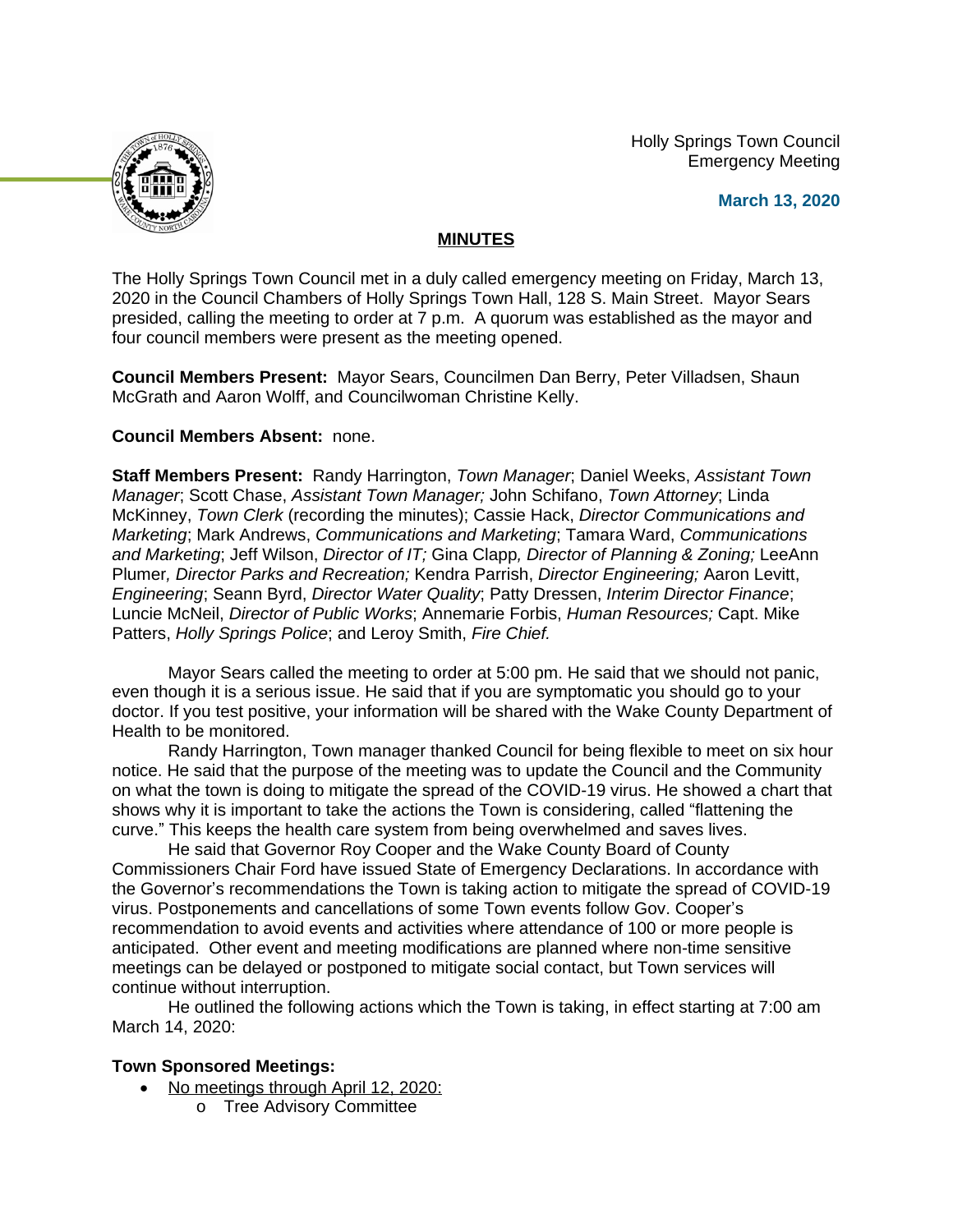- o Parks & Recreation Advisory Committee
- o Board of Adjustment
- o Community engagement meetings on Town projects (to be rescheduled)
- No changes: Planning Board and Town Council meeting schedules (but staff will review opportunities to avoid non-time sensitive agenda items to mitigate crowds and duration of social contact (promote watching online)

### **Staff:**

- Focus on keeping our employees safe while maintaining municipal services
- Temporary telecommuting availability starting Monday, March 16 along with considerations for flex scheduling
- Encouragement of alternate meeting options (i.e. digital and video tools)
- Practice "social distancing"
- No travel to large conferences/meetings through April 15
- Elevated daily cleaning of commonly touched hard surfaces

### **Parks & Recreation:**

- Cancelled and postponed activities through April 12, 2020
	- o Family Prom (cancelled)
	- o Spring Fling (cancelled)
	- o Youth spring sports (postponed start)
	- o Senior programs (postponed)
	- o Cultural Center performances (cancelled, but will reschedule where possible)
- No changes
	- o Arbor Day Tree planting (March 14, 2020)
	- o Farmer's Market
	- o Facilities remain open (fitness and youth classes no changes)
- No changes but dependent on Wake County Public School System (WCPSS)
	- o After school and track out programs (Any changes by WCPSS would likely trigger cancellation of after school, youth, and adult programming.)

#### **Other Town Information:**

- Encourage residents to pay utility bills online, and to use telephone or online sources for otherwise accessing Town Hall and town employees
- Police and Fire Department community engagements are cancelled through April 12, 2020
- Information: NCDHHS.gov/coronavirus; 866-462-3821

Mr. Harrington said that these are the key changes staff are planning. This is a rapidly evolving situation and staff is trying to be proactive, but there is no reason to panic and we are going to do our best to carry on as usual.

Mayor Sears asked Mr. Harrington to explain, for the benefit of the audience, why senior activities are being cancelled. Mr. Harrington said that the CDC and WHO say that those aged 65 or older are most at risk from this virus.

Councilman Berry asked if there be any extra cleaning of playground equipment hard surfaces. LeeAnn Plumer, Parks and Recreation Director, said to date there has not been any additional cleaning of playground equipment. Staff is not able to take on such a task, but we are encouraging anyone who visits the playgrounds to wash their hands at the restrooms before and after playing. The restrooms are being kept well stocked with soap and hand towels. Councilman Berry asked if a contractor could be brought on to do that. Mr. Harrington said we can ask the contractor who is doing the extra cleaning inside facilities. Councilman Berry asked